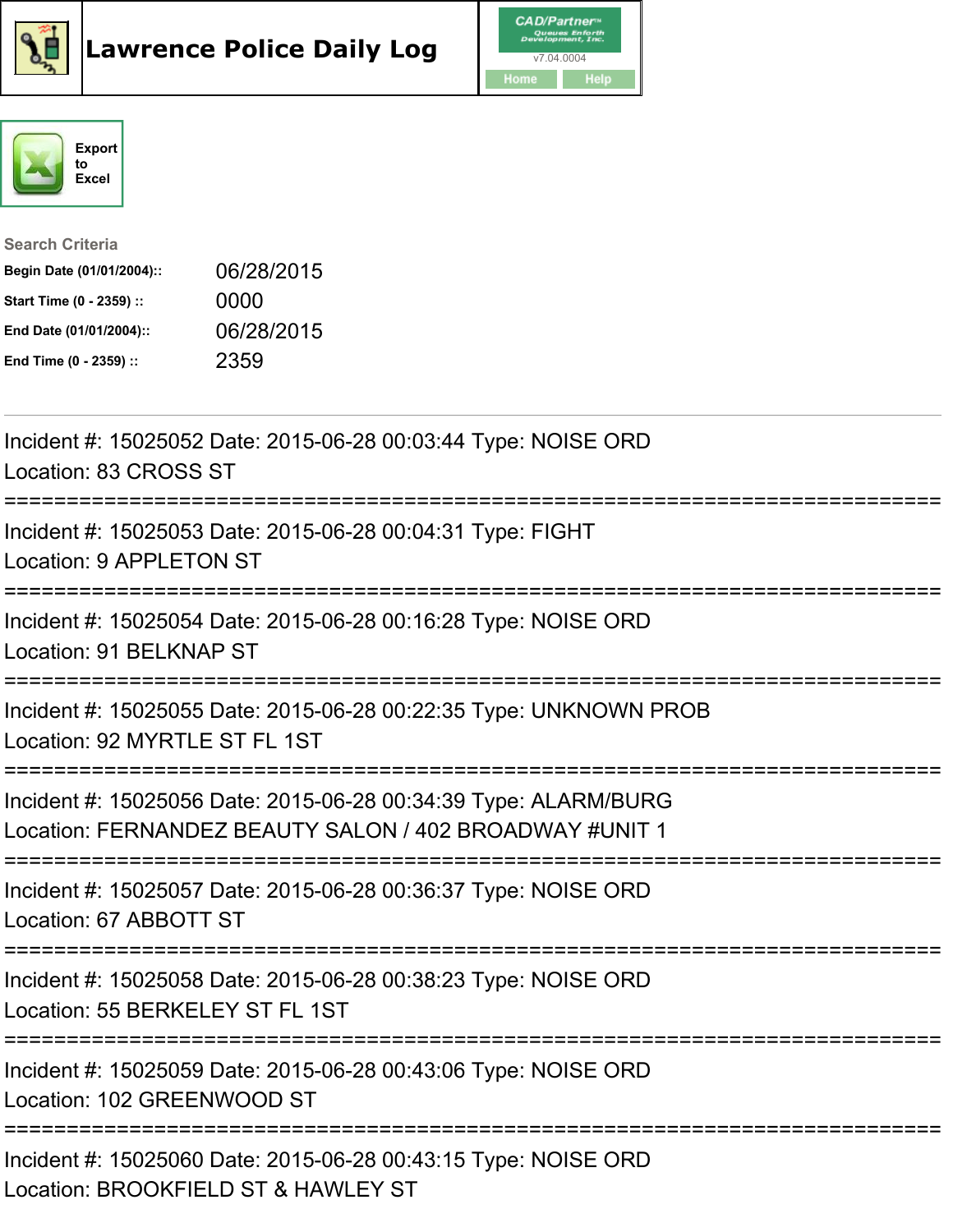| Incident #: 15025061 Date: 2015-06-28 00:52:19 Type: DOMESTIC/PROG<br>Location: 50 CHESTNUT ST                                                           |
|----------------------------------------------------------------------------------------------------------------------------------------------------------|
| Incident #: 15025062 Date: 2015-06-28 00:59:16 Type: AUTO ACC/NO PI<br>Location: PUEBLO SUPERMARKET / 309 PARK ST<br>___________________________________ |
| Incident #: 15025063 Date: 2015-06-28 01:02:51 Type: 209A/VIOLATION<br>Location: JACKSON ST & MONTGOMERY ST                                              |
| Incident #: 15025064 Date: 2015-06-28 01:09:02 Type: FIGHT<br>Location: 14-16 CONDUIT ST FL 3                                                            |
| Incident #: 15025066 Date: 2015-06-28 01:14:50 Type: TOW OF M/V<br>Location: 101 AMESBURY ST                                                             |
| Incident #: 15025067 Date: 2015-06-28 01:26:38 Type: NOISE ORD<br>Location: 91 BELKNAP ST                                                                |
| Incident #: 15025068 Date: 2015-06-28 01:45:52 Type: FIGHT<br>Location: 14-16 CONDUIT ST<br>================                                             |
| Incident #: 15025069 Date: 2015-06-28 01:50:11 Type: AUTO ACC/NO PI<br>Location: 87 TRENTON ST                                                           |
| Incident #: 15025070 Date: 2015-06-28 02:15:08 Type: MEDIC SUPPORT<br>Location: ISLAND ST & UNION ST                                                     |
| Incident #: 15025071 Date: 2015-06-28 02:25:14 Type: 209A/VIOLATION<br>Location: 324 JACKSON ST                                                          |
| Incident #: 15025072 Date: 2015-06-28 02:34:13 Type: DOMESTIC/PROG<br>Location: 223 WATER ST                                                             |
| Incident #: 15025073 Date: 2015-06-28 02:48:07 Type: DOMESTIC/PAST<br>Location: 19 N BOYLSTON ST<br>======================                               |
| Incident #: 15025074 Date: 2015-06-28 02:54:57 Type: FIGHT<br>Location: LORING ST & SHAWSHEEN RD                                                         |
|                                                                                                                                                          |

Incident #: 15025075 Date: 2015-06-28 02:59:37 Type: NOISE ORD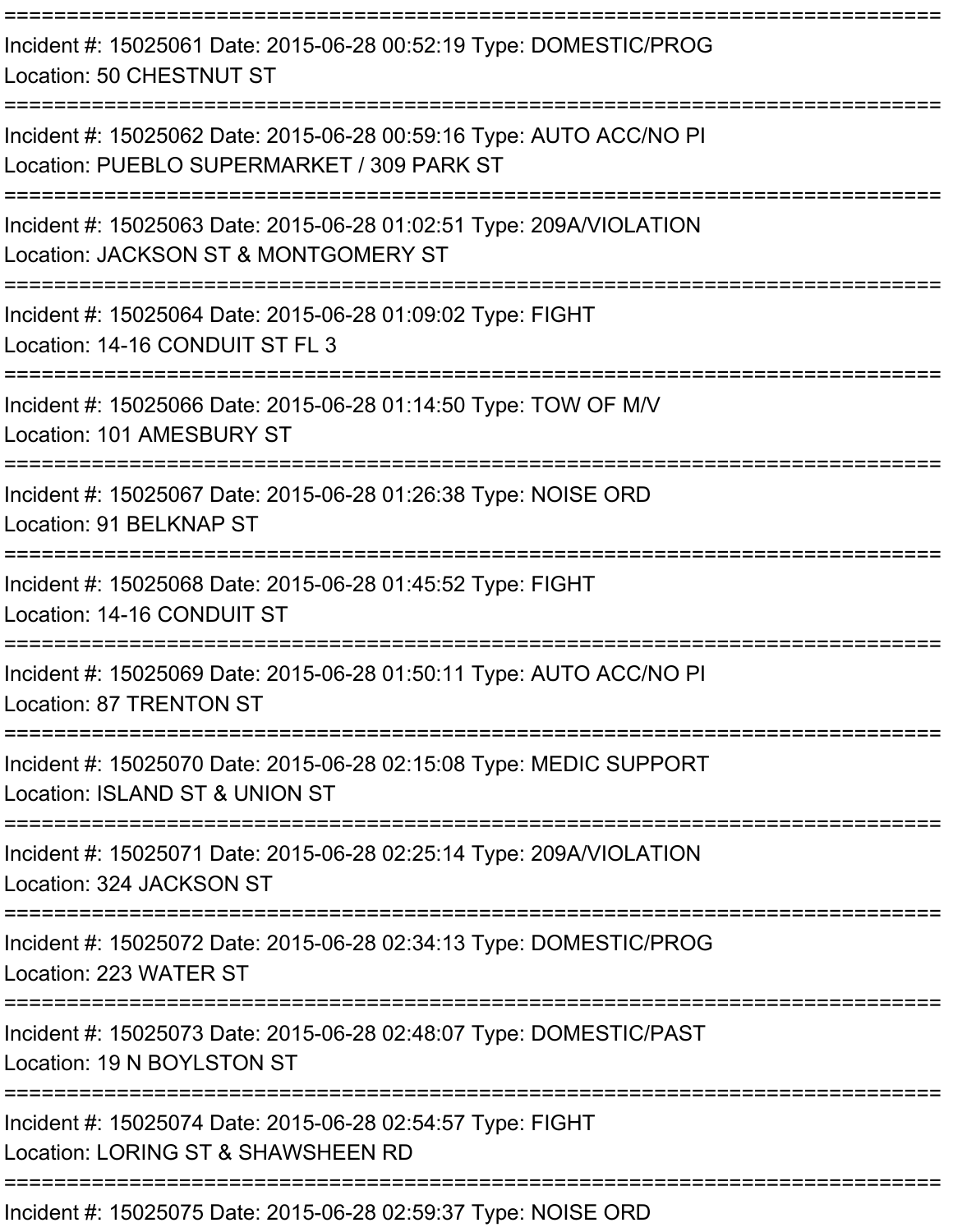| Incident #: 15025076 Date: 2015-06-28 03:29:08 Type: SUS PERS/MV<br>Location: 10 W BEACON ST                       |
|--------------------------------------------------------------------------------------------------------------------|
| Incident #: 15025077 Date: 2015-06-28 03:53:14 Type: FIGHT<br>Location: 140 FARNHAM ST                             |
| Incident #: 15025078 Date: 2015-06-28 03:59:40 Type: ALARM/BURG<br>Location: BAVARIAN CLUB / 41 KNOX ST            |
| Incident #: 15025079 Date: 2015-06-28 04:07:10 Type: UNKNOWN PROB<br>Location: 53 CONGRESS ST FL 2                 |
| Incident #: 15025080 Date: 2015-06-28 04:28:47 Type: NOISE ORD<br>Location: 90 GREENWOOD ST                        |
| Incident #: 15025081 Date: 2015-06-28 04:32:46 Type: AUTO ACC/PI<br>Location: 40 EVERETT ST                        |
| Incident #: 15025082 Date: 2015-06-28 04:54:31 Type: ALARM/BURG<br>Location: BAVARIAN CLUB / 41 KNOX ST            |
| Incident #: 15025083 Date: 2015-06-28 06:01:03 Type: MV/BLOCKING<br>Location: 581 ANDOVER ST                       |
| Incident #: 15025084 Date: 2015-06-28 06:25:45 Type: ALARM/BURG<br>Location: LAWRENCE PUBLIC / 51 LAWRENCE ST FL 2 |
| Incident #: 15025085 Date: 2015-06-28 07:23:05 Type: SUS PERS/MV<br>Location: ENDICOTT ST                          |
| Incident #: 15025086 Date: 2015-06-28 07:23:30 Type: DOMESTIC/PAST<br>Location: 391 HAMPSHIRE ST #2                |
| Incident #: 15025087 Date: 2015-06-28 07:52:53 Type: WIRE DOWN<br>Location: 192 BOXFORD ST                         |
| Incident #: 15025088 Date: 2015-06-28 08:04:01 Type: ALARMS<br>Location: 4 MELROSE ST                              |
|                                                                                                                    |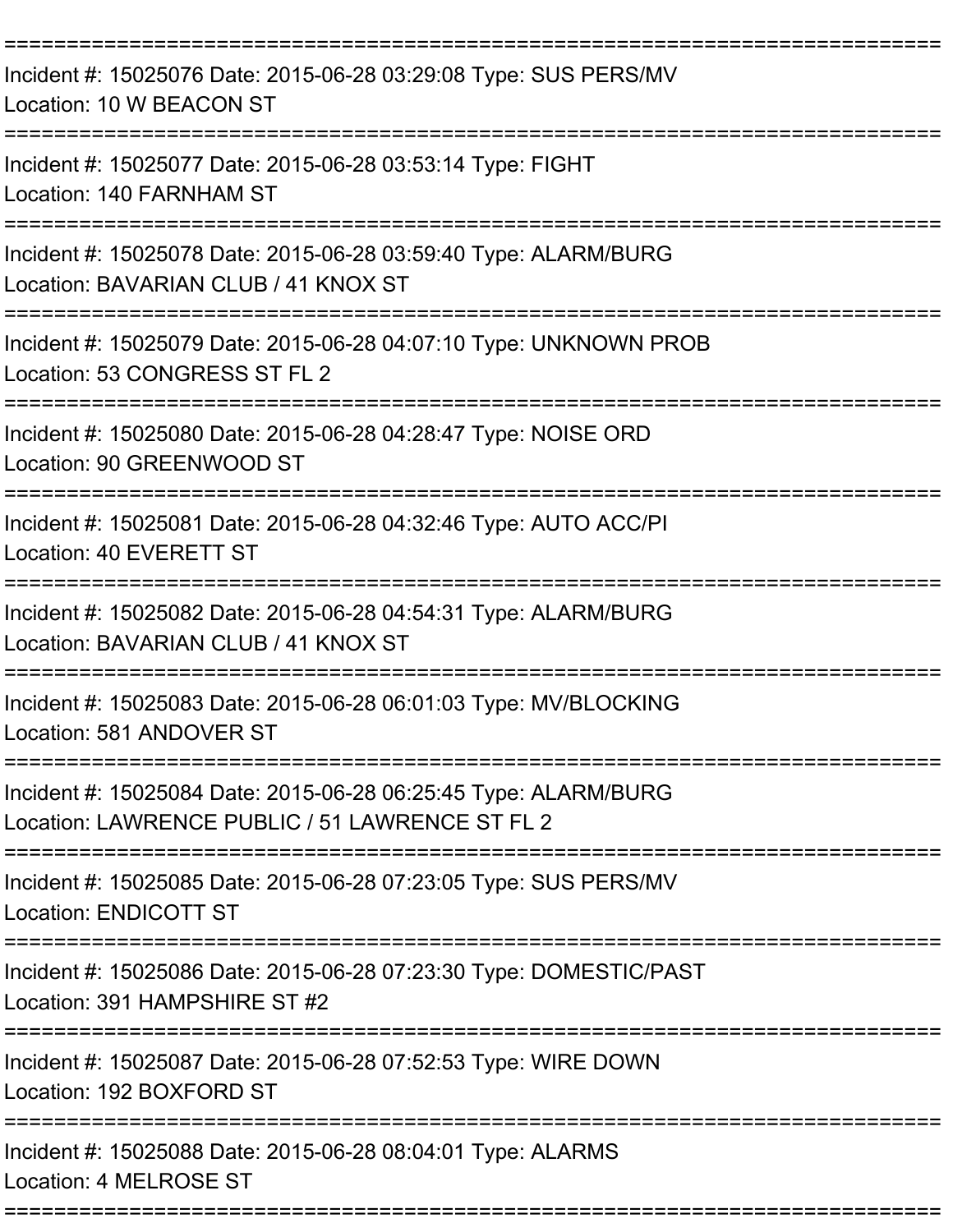| Location: 150 ARLINGTON ST                                                                                          |
|---------------------------------------------------------------------------------------------------------------------|
| Incident #: 15025090 Date: 2015-06-28 09:11:36 Type: ASSSIT OTHER PD<br>Location: 220 MERRIMACK ST                  |
| Incident #: 15025091 Date: 2015-06-28 09:42:17 Type: MV/BLOCKING<br>Location: 51 E HAVERHILL ST                     |
| Incident #: 15025092 Date: 2015-06-28 10:06:24 Type: ALARM/BURG<br>Location: 3 YALE TER                             |
| Incident #: 15025093 Date: 2015-06-28 10:07:48 Type: NOISE ORD<br>Location: 54 E HAVERHILL ST                       |
| Incident #: 15025094 Date: 2015-06-28 10:08:11 Type: B&E/MV/PAST<br>Location: 15 BERESFORD ST                       |
| Incident #: 15025095 Date: 2015-06-28 10:11:29 Type: HIT & RUN M/V<br>Location: 96 CROSS ST                         |
| ====================<br>Incident #: 15025096 Date: 2015-06-28 10:12:36 Type: B&E/MV/PAST<br>Location: 164 EASTON ST |
| Incident #: 15025098 Date: 2015-06-28 10:15:51 Type: MV/BLOCKING<br><b>Location: 9 EASTON ST</b>                    |
| Incident #: 15025097 Date: 2015-06-28 10:15:56 Type: STOL/MV/PAS<br>Location: 52 NEWBURY ST                         |
| Incident #: 15025099 Date: 2015-06-28 10:21:02 Type: B&E/MV/PAST<br>Location: 52 NEWBURY ST                         |
| Incident #: 15025100 Date: 2015-06-28 11:23:41 Type: MEDIC SUPPORT<br>Location: 80 WARREN ST FL 1ST                 |
| Incident #: 15025101 Date: 2015-06-28 11:36:18 Type: SHOTS FIRED<br>Location: 3 WOODLAND ST                         |
| Incident #: 15025102 Date: 2015-06-28 11:51:38 Type: GENERAL SERV<br>Location: 212 BOXFORD ST                       |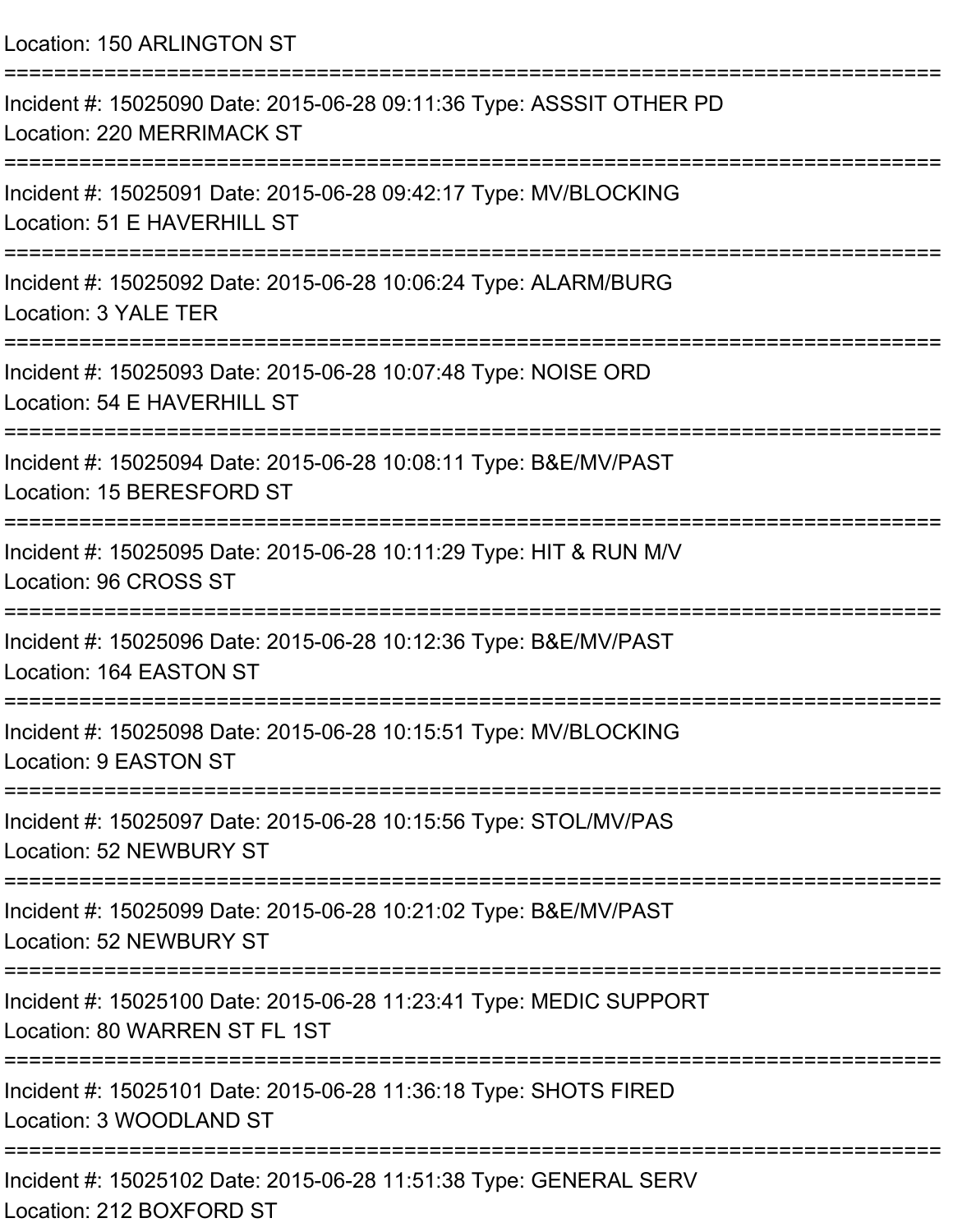| Incident #: 15025103 Date: 2015-06-28 12:01:33 Type: DOMESTIC/PROG<br>Location: 34 PEARL AV #6C                  |
|------------------------------------------------------------------------------------------------------------------|
| Incident #: 15025104 Date: 2015-06-28 12:06:16 Type: B&E/MV/PAST<br>Location: 116 FARLEY ST                      |
| Incident #: 15025105 Date: 2015-06-28 12:16:56 Type: M/V STOP<br>Location: 120 BENNINGTON ST<br>================ |
| Incident #: 15025106 Date: 2015-06-28 12:20:12 Type: DISTURBANCE<br>Location: 6 WINTHROP AV                      |
| Incident #: 15025107 Date: 2015-06-28 12:44:21 Type: SUICIDE ATTEMPT<br>Location: 75 AVON ST FL 1ST              |
| Incident #: 15025108 Date: 2015-06-28 12:46:56 Type: SUS PERS/MV<br>Location: EVERETT ST & SALEM ST              |
| Incident #: 15025109 Date: 2015-06-28 12:56:31 Type: LARCENY/PAST<br>Location: RITE AID PHARMACY / 365 ESSEX ST  |
| Incident #: 15025110 Date: 2015-06-28 13:09:45 Type: FIRE WORKS<br>Location: 84 KINGSTON ST FL 2                 |
| Incident #: 15025111 Date: 2015-06-28 13:32:14 Type: UNKNOWN PROB<br>Location: 250 CANAL ST                      |
| Incident #: 15025112 Date: 2015-06-28 14:23:56 Type: M/V STOP<br>Location: 60 E PLEASANT ST                      |
| Incident #: 15025113 Date: 2015-06-28 14:27:57 Type: AUTO ACC/NO PI<br>Location: 52 WALNUT ST                    |
| Incident #: 15025114 Date: 2015-06-28 14:37:25 Type: ALARM/BURG<br>Location: 22 HOFFMAN AV                       |
| Incident #: 15025115 Date: 2015-06-28 15:03:53 Type: SUS PERS/MV<br>Location: 190 E HAVERHILL ST                 |
|                                                                                                                  |

Incident #: 15025116 Date: 2015-06-28 15:08:32 Type: DISTURBANCE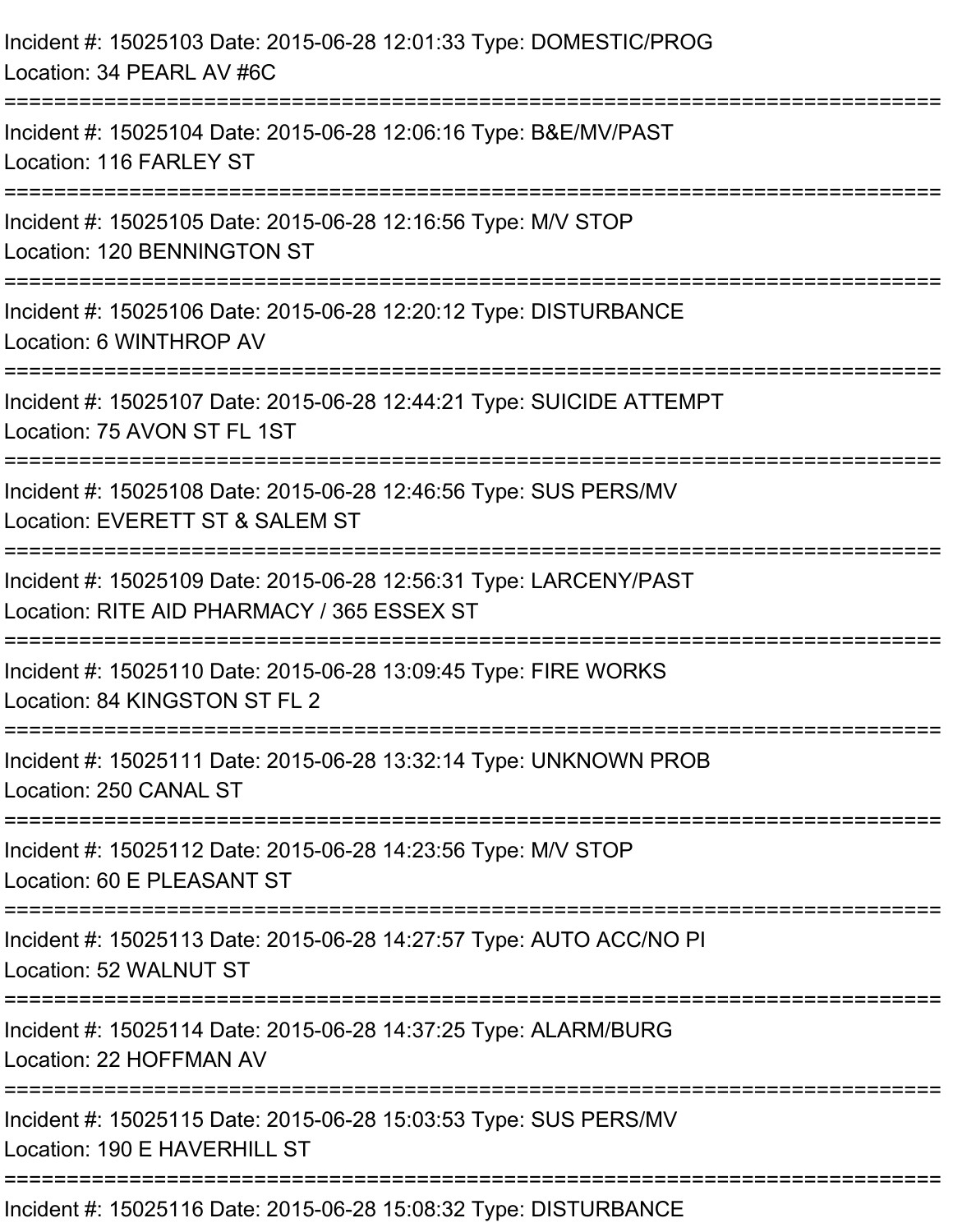| Incident #: 15025117 Date: 2015-06-28 15:18:42 Type: E911 HANGUP<br>Location: 21 TREMONT ST #3                                         |
|----------------------------------------------------------------------------------------------------------------------------------------|
| Incident #: 15025118 Date: 2015-06-28 15:23:49 Type: UNKNOWN PROB<br>Location: 42 UNION ST                                             |
| Incident #: 15025119 Date: 2015-06-28 15:35:03 Type: 209A/SERVE<br>Location: 20 BELMONT ST<br>=================                        |
| Incident #: 15025120 Date: 2015-06-28 15:37:40 Type: 209A/SERVE<br>Location: 21 BRUCE ST                                               |
| Incident #: 15025121 Date: 2015-06-28 15:50:30 Type: 209A/SERVE<br>Location: 69 BERKELEY ST #2                                         |
| Incident #: 15025122 Date: 2015-06-28 15:56:11 Type: ALARM/BURG<br>Location: GUILMETTE SCHOOL / 80 BODWELL ST                          |
| Incident #: 15025123 Date: 2015-06-28 16:09:38 Type: 209A/SERVE<br>Location: 1 MERRIMACK VIEW CT<br>================================== |
| Incident #: 15025124 Date: 2015-06-28 16:26:41 Type: E911 HANGUP<br>Location: 198 ANDOVER ST #B                                        |
| Incident #: 15025125 Date: 2015-06-28 16:41:39 Type: DRUG OVERDOSE<br>Location: MCDONALDS / 50 BROADWAY                                |
| Incident #: 15025126 Date: 2015-06-28 16:45:55 Type: MEDIC SUPPORT<br>Location: 379 HAVERHILL ST #3                                    |
| Incident #: 15025127 Date: 2015-06-28 17:08:00 Type: MAL DAMAGE<br>Location: 21 BEACONSFIELD ST                                        |
| Incident #: 15025128 Date: 2015-06-28 17:19:03 Type: M/V STOP<br>Location: CANAL ST & UNION ST                                         |
| :===========<br>Incident #: 15025129 Date: 2015-06-28 17:35:11 Type: MV/BLOCKING<br>Location: ALDER ST & WILLOW ST                     |
|                                                                                                                                        |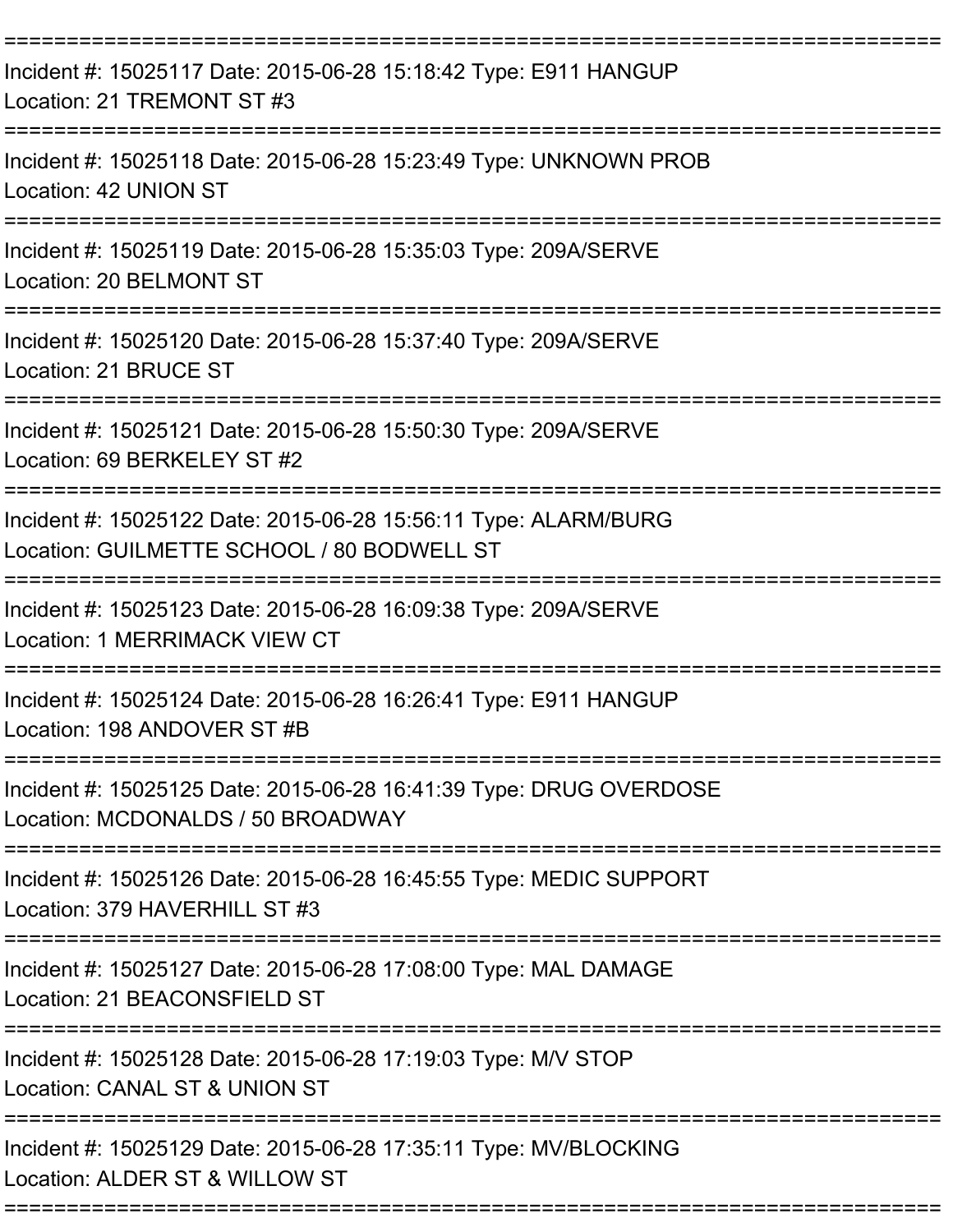| Location: 190 EXCHANGE ST                                                                                        |
|------------------------------------------------------------------------------------------------------------------|
| Incident #: 15025131 Date: 2015-06-28 17:43:42 Type: ALARM/BURG<br>Location: 183 HAVERHILL ST                    |
| Incident #: 15025132 Date: 2015-06-28 17:48:05 Type: INVESTIGATION<br>Location: 16 ARCHER ST                     |
| Incident #: 15025133 Date: 2015-06-28 17:57:06 Type: ALARM/BURG<br>Location: ARLINGTON SCHOOL / 150 ARLINGTON ST |
| Incident #: 15025134 Date: 2015-06-28 17:58:40 Type: LIC PLATE STO<br>Location: 27 MILTON ST                     |
| Incident #: 15025135 Date: 2015-06-28 18:29:06 Type: M/V STOP<br>Location: GROTON ST & S BROADWAY                |
| Incident #: 15025136 Date: 2015-06-28 18:35:36 Type: DRUG VIO<br>Location: WENDY'S / 99 WINTHROP AV              |
| Incident #: 15025137 Date: 2015-06-28 19:12:21 Type: WARRANT SERVE<br>Location: 1 GENERAL ST                     |
| Incident #: 15025138 Date: 2015-06-28 19:19:32 Type: M/V STOP<br>Location: COMMON ST & LAWRENCE ST               |
| Incident #: 15025139 Date: 2015-06-28 19:29:00 Type: SHOTS FIRED<br>Location: 120 HOWARD ST #8 FL 2              |
| Incident #: 15025140 Date: 2015-06-28 19:37:29 Type: AUTO ACC/NO PI<br>Location: HESS / 500 S UNION ST           |
| Incident #: 15025141 Date: 2015-06-28 19:45:52 Type: LARCENY/MV/PAST<br>Location: 49 BRADFORD ST                 |
| Incident #: 15025142 Date: 2015-06-28 19:50:14 Type: MEDIC SUPPORT<br>Location: 64 MANCHESTER ST FL 1            |
| Incident #: 15025143 Date: 2015-06-28 19:51:33 Type: CK WELL BEING<br>Location: 77 S UNION ST                    |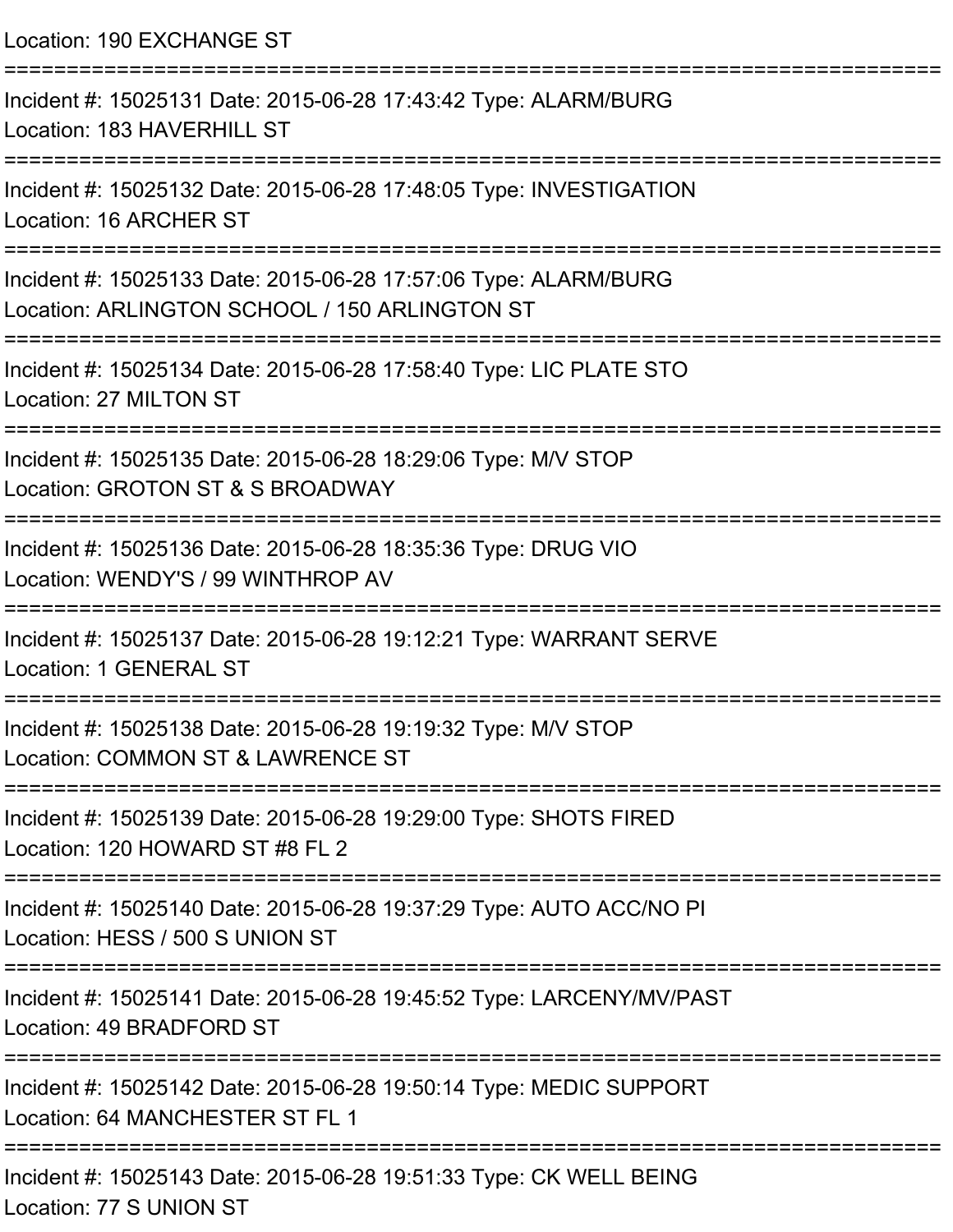| Incident #: 15025144 Date: 2015-06-28 19:54:00 Type: LARCENY/PAST<br>Location: 205 CRAWFORD ST                                             |
|--------------------------------------------------------------------------------------------------------------------------------------------|
| Incident #: 15025145 Date: 2015-06-28 20:16:30 Type: LOST PROPERTY<br>Location: KFC / 490 S UNION ST<br>==================<br>============ |
| Incident #: 15025146 Date: 2015-06-28 20:24:05 Type: MEDIC SUPPORT<br>Location: 30A EUTAW ST                                               |
| Incident #: 15025147 Date: 2015-06-28 20:28:58 Type: AUTO ACC/PI<br>Location: LAWRENCE ST & MAPLE ST                                       |
| Incident #: 15025148 Date: 2015-06-28 20:45:08 Type: B&E/PROG<br>Location: 186 E HAVERHILL ST                                              |
| Incident #: 15025149 Date: 2015-06-28 21:26:11 Type: M/V STOP<br>Location: ALLSTON ST & MARSTON ST                                         |
| Incident #: 15025150 Date: 2015-06-28 21:37:02 Type: NOISE ORD<br>Location: 112 SPRINGFIELD ST FL 2ND                                      |
| Incident #: 15025151 Date: 2015-06-28 21:43:00 Type: FIRE WORKS<br>Location: LAWRENCE BOYS + GIRLS CLUB / 136 WATER ST                     |
| Incident #: 15025152 Date: 2015-06-28 21:56:42 Type: WARRANT SERVE<br>Location: 190 EXCHANGE ST                                            |
| Incident #: 15025153 Date: 2015-06-28 22:04:35 Type: NOISE ORD<br>Location: 101 SPRINGFIELD ST                                             |
| Incident #: 15025154 Date: 2015-06-28 22:14:19 Type: M/V STOP<br>Location: FOSTER ST & SPRINGFIELD ST                                      |
| Incident #: 15025155 Date: 2015-06-28 22:26:10 Type: M/V STOP<br>Location: 360 BROADWAY                                                    |
| Incident #: 15025156 Date: 2015-06-28 22:26:30 Type: M/V STOP<br>Location: 616 ESSEX ST                                                    |
| Incident #: 15025157 Date: 2015-06-28 22:33:08 Type: M/V STOP                                                                              |